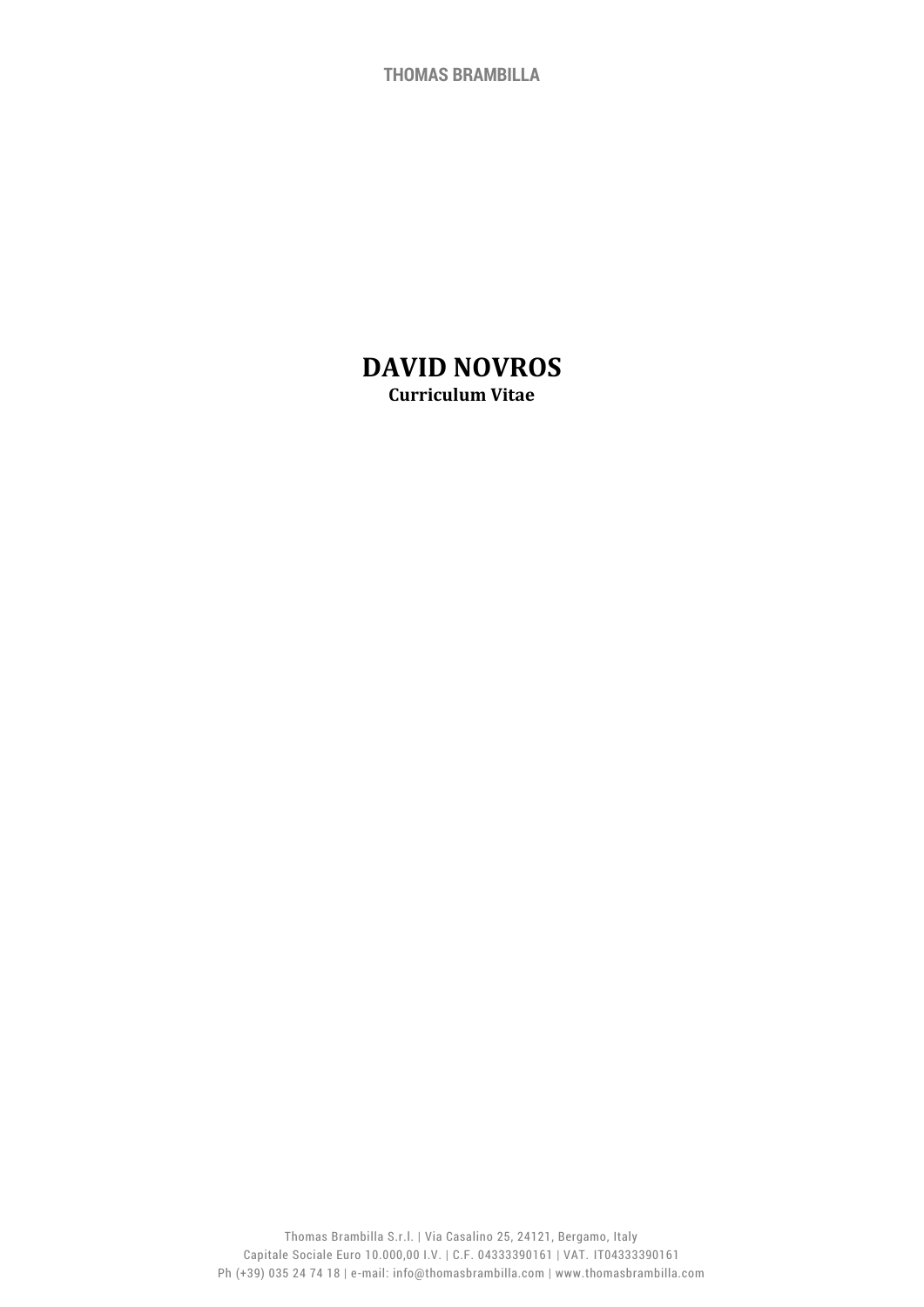#### **THOMAS BRAMBILLA**

David Novros (1941) was born in Los Angeles, CA. He now lives and works in New York.

#### **Education**

**1963** BFA University of Southern California

#### **Solo Show**

**2022** Galerie Max Hetzler, Paris, France.

#### **2019**

Paula Cooper Gallery, NYC, NY. David Novros: Paintings 1966, Kayne Griffin Corcoran, Los Angeles, CA

#### **2018**

Thomas Brambilla gallery, Bergamo, Italy. Ex Oratorio San Lupo, Fondazione Adriano Bernareggi, Bergamo, Italy.

**2017** Paula Cooper Gallery, NYC, NY

**2014** Museum Wiesbaden, Germany Museum Kerhaus, Kleve, Germany

**2013** Museum Wiesbaden, Germany

**2010** Menil Collection, Houston, TX

**2009** Paula Cooper Gallery, NYC, NY

**2007** Menil Collection, Houston, TX

**2006** Menil Collection, Houston, TX

**1999** Earl McGrath Gallery, NYC, NY

#### **1989**

Fred Hoffman Gallery, Los Angeles, CA Sheldon Gallery, University of Nebraska, Lincoln, Neb.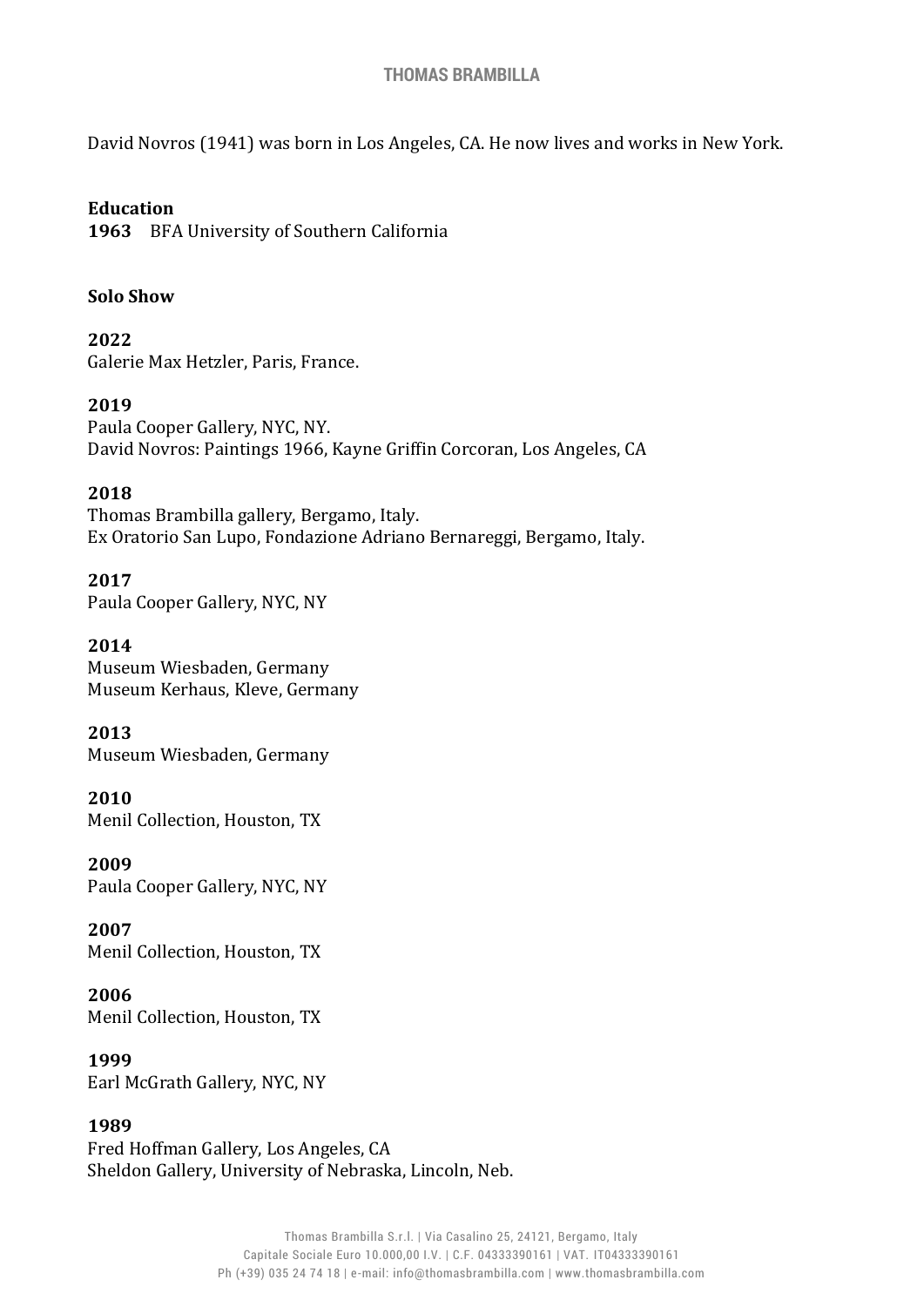#### **1987**

City Gallery of Contemporary Art, Raleigh, NC

#### **1984**

Riko Mizuno Gallery, Los Angeles, CA

### **1983**

Jon Leon Gallery, NYC, NY Mary Boone Gallery, NYC, NY

#### **1979**

Thread Building, NYC, NY

#### **1978**

Sperone, Westwater, Fischer, NYC, NY

### **1976**

Sperone, Westwater, Fischer, NYC, NY

#### **1975**

Locksley-Shea Gallery, Minneapolis, Minnesota Texas Gallery, Houston, Texas

#### **1974**

Texas Gallery, Houston, Texas Felicity Samuels Gallery, London, England Bykert Gallery, NYC, NY Neuendorf Gallery, Hamburg, West Germany

#### **1973**

Bykert Gallery, NYC, NY Dan Weinberg Gallery, San Francisco, CA Rosa Esman Gallery, NYC, NY Texas Gallery, Houston, Texas

### **1972**

Bykert Gallery, NYC, NY Neuendorf Gallery, Hamburg, West Germany

### **1971**

Bykert Gallery, NYC, NY

### **1970**

Bykert Gallery, NYC, NY Mizuno Gallery, Los Angeles

#### **1969**

Bykert Gallery, NYC, NY Mizuno Gallery, Los Angeles, CA

> Thomas Brambilla S.r.l. | Via Casalino 25, 24121, Bergamo, Italy Capitale Sociale Euro 10.000,00 I.V. | C.F. 04333390161 | VAT. IT04333390161 Ph (+39) 035 24 74 18 | e-mail: info@thomasbrambilla.com | www.thomasbrambilla.com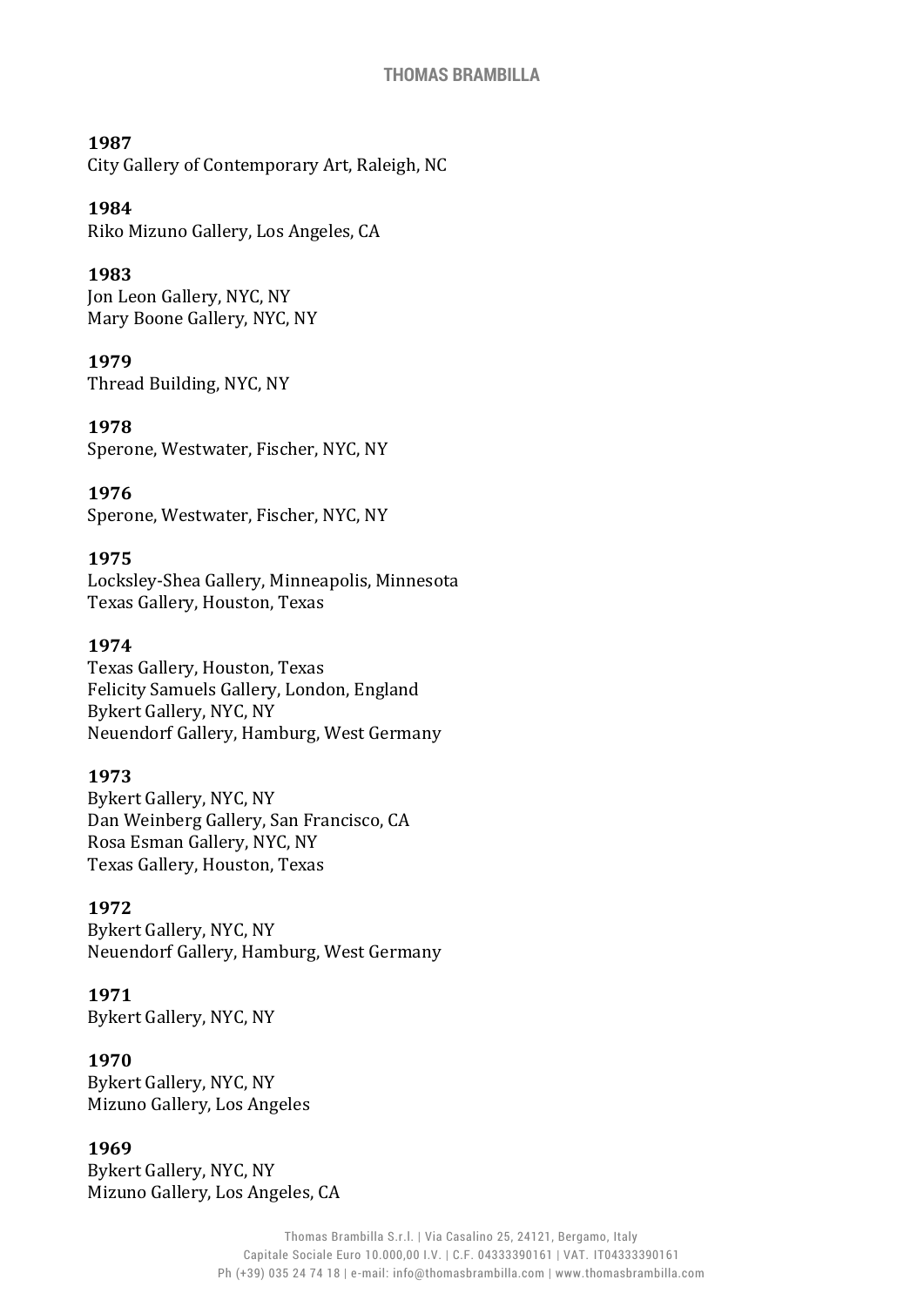#### **1968**

Bykert Gallery, NYC, NY

### **1967**

Bykert Gallery, NYC, NY Galerie Grunert Muller, Stuttgart, West Germany

#### **1966**

Park Place Gallery, NYC, NY Dwan Gallery, NYC, NY Dwan Gallery, Los Angeles, CA

#### **Selected Group Shows**

### **2021**

David Novros, Brice Marden, Donald Judd, and others, Hamburger Kunsthalle, Hamburg, Germany. Robert Grosvenor and David Novros, Paula Cooper Gallery, New York, USA.

### **2020**

*Artists and the Rothko Chapel: 50 years of inspiration*, Moody Center for the arts, Houston, USA.

### **2019**

*Copper, Marble, Cotton*, Thomas Brambilla Gallery, Bergamo, Italy.

### **2017**

*To Bid or Not To Bid – Contemporary Curated*, Thomas Brambilla Gallery, Bergamo, Italy.

### **2016**

*Shapeshifters*, Luhring Augustine, NYC, NY.

### **2010**

*Re-seeing the Contemporary*, Dallas Museum of Art, Dallas, TX 101 Spring St. NYC, NY Robinson Gallery, NYC, NY *Arte povera bis minimal, Sammlung Lafrenz Collection*, Wiesbaden, Germany

#### **2009**

*1969*, MoMA PS1

#### **2002**

*60's Group Show*, Paula Cooper Gallery, New York

### **2001**

*Inaugural Exhibitions*, Houston Museum of Art, Houston, TX Dallas Museum of Fine Arts – Recent Acquisitions, Dallas, TX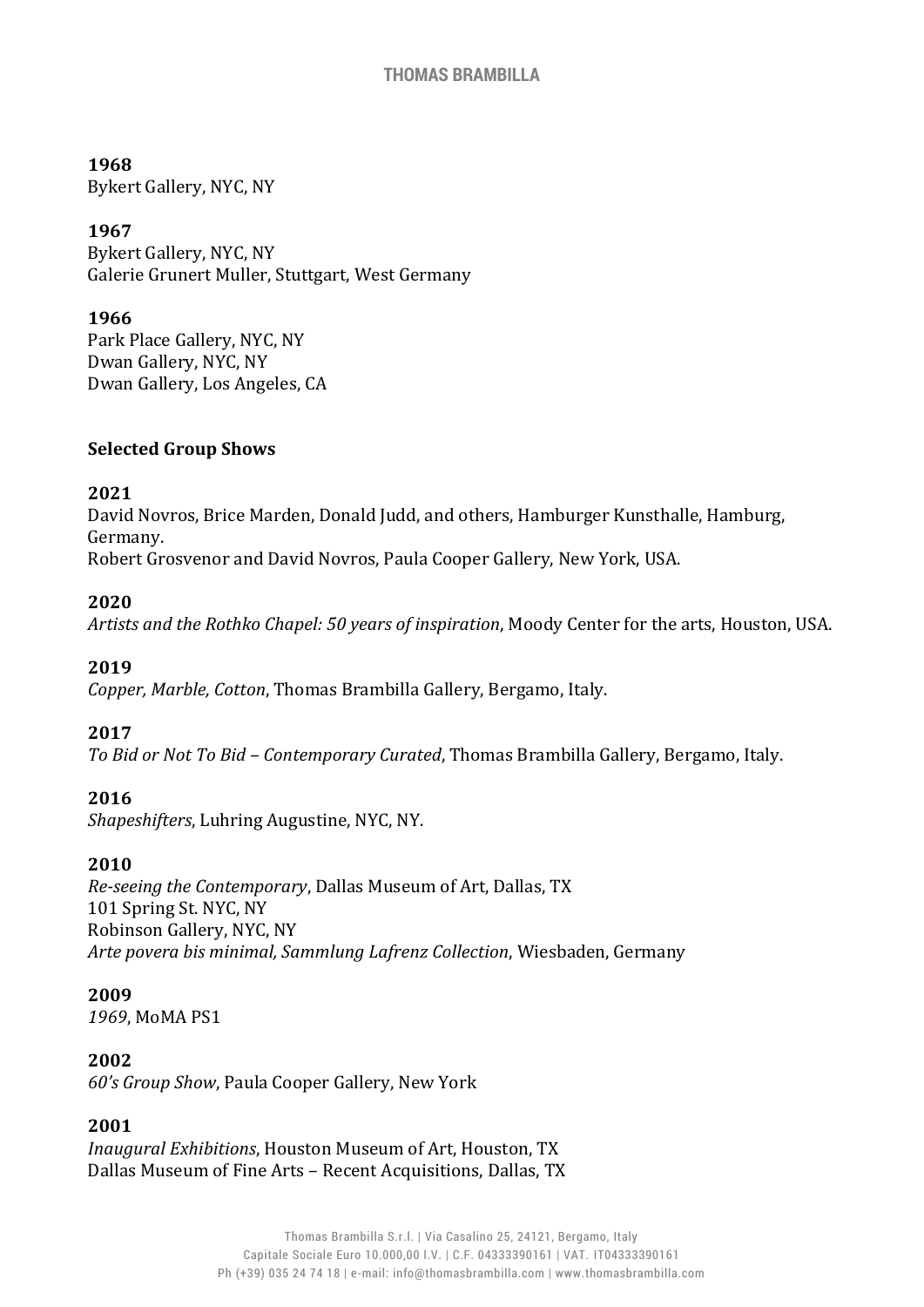### **2000**

*University of Texas – Recent Acquisitions*, Austin, TX

### **1999**

*Selections from Permanent Collection*, Los Angeles Museum of Contemporary Art, Los Angeles,  $CA$ 

### **1991**

Bremen Museum of Modern Art, Bremen, Germany

### **1989**

*Geometric Painting*, Albright-Knox, Buffalo, NY

### **1987**

Menil Collection, Opening Exhibition, Houston, TX

### **1983**

Mary Boone Gallery, NYC, NY Jon Leon Gallery, NYC, NY *Inaugural Exhibition*, Los Angeles Museum of Contemporary Art, Los Angeles, CA *Recent Acquisitions*, MoMA, NYC, NY

### **1978**

*Drawing and Other Works on Paper*, Sperone, Westwater, Fischer, NYC, NY *Twentieth Century American Drawings: Five Years of Acquisitions*, Whitney Museum, NYC, NY

## **1977**

*New in the Seventies*, University of Texas, Austin, TX **1976** Fort Worth Art Center, Fort Worth, TX Texas Gallery, Houston, TX *Ten Painters*, Georgia State University, Atlanta, Georgia

## **1975**

Whitney Resources Center, NYC, NY *NOVROS, MARDEN, ROTHKO*, Rice Institute, Houston TX *Richard Brown Baker Collection*, Yale University Art Gallery, New Haven, CT *Painting, Drawing, and Sculpture of the 60s and 70s from the Dorothy and Herbert Vogel Collection*, Institute of Contemporary Art , University of Pennsylvania, Pennsylvania, Philadelphia. *Contemporary Arts Center*, Cincinnati, Ohio *22 Artists*, Susan Caldwell Gallery, NYC, NY **1974** Douglas Drake Gallery, Kansas City, Kansas *Five Artists*, Museum of Contemporary Art, Chicago, IL Bykert Downtown, NYC, NY Susan Caldwell Gallery, NYC, NY *Various Paintings*, Texas Gallery, Houston TX Bykert Gallery, NYC, NY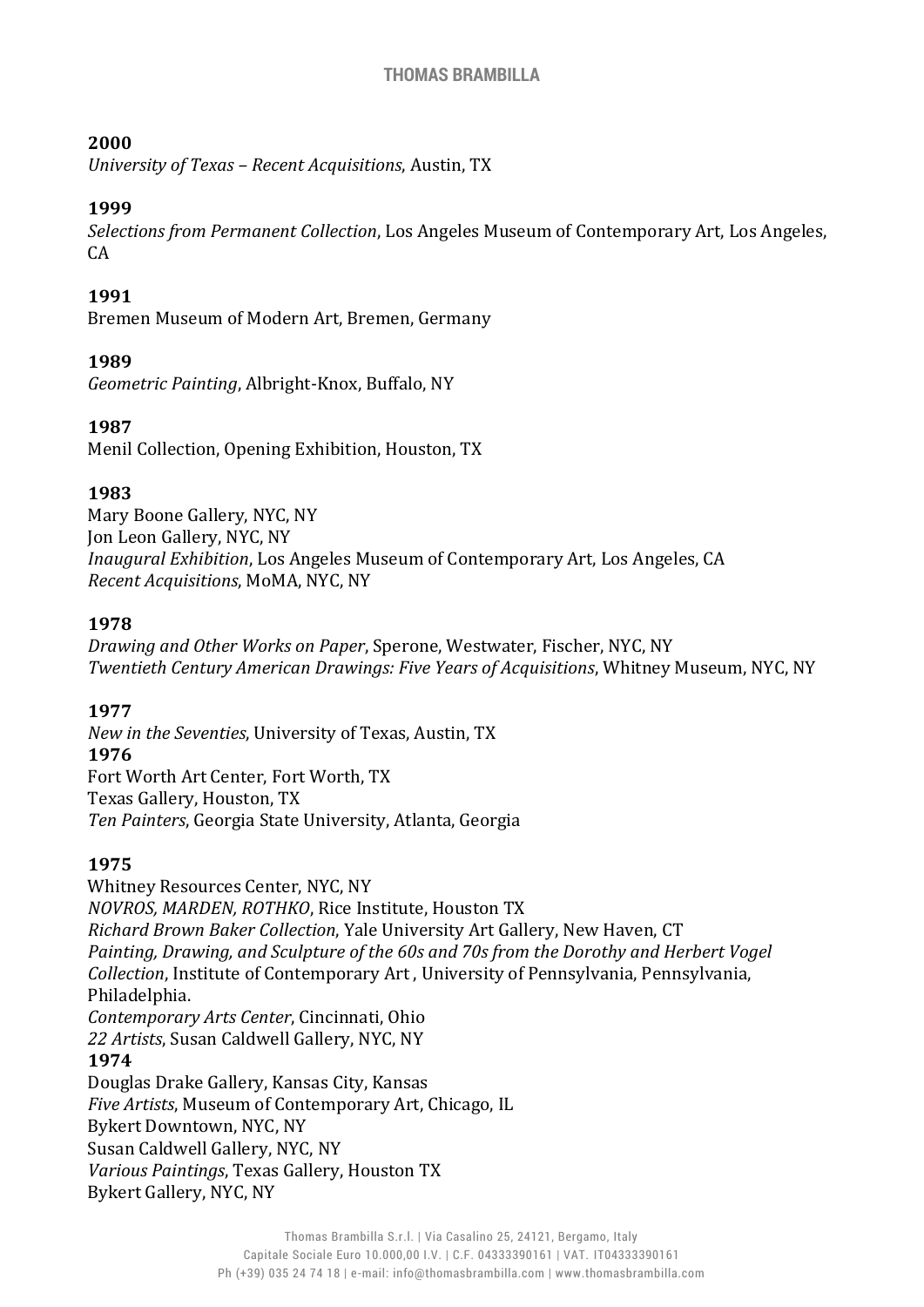*Logic of Vision*, Museum of Contemporary Art, Chicago, IL New York Cultural Center, NYC, NY

### **1973**

Bykert Downtown, NYC, NY *Whitney Annual*, Whitney Museum, NYC, NY *Arte Come Arte*, Tosselli Gallery, Milan, Italy *Richard Brown Baker Collection*, San Francisco Museum of Art, San Francisco, CA Germano Celant, Paris, France

### **1972**

*Projects*, The Museum of Modern Art, NYC, NY *70th American Exhibition*, The Art Institute of Chicago, Chicago, IL *Dealer's Choice*, La Jolla Museum of Contemporary Art, La Jolla, California *Documenta 5*, Kassel, West Germany

### **1971**

*Corcoran Biennale*, Corcoran Gallery, Washington D.C. *The Structure of Color*, Whitney Museum, NYC, NY Bykert Gallery, NYC, NY *White on White*, Museum of Contemporary Art, Chicago, IL. *Drawings*, Contract Graphics, Houston, TX

### **1970**

*Color*, Whitney Museum, NYC, NY *Modular Painting*, Albright Knox Museum, NYC, NY

#### **1969**

*Concept*, Vassar College, Poughkeepsie, NY *Development of Modernist, etc.*, Washington University, St. Louis, Missouri *Whitney Annual*, Whitney Museum, NYC, NY *Paintings, Drawings, Sculpture*, Helman Gallery, St. Louis, Missouri

### **1968**

*Painting Out From the Wall*, Des Moines Art Center, Des Moines, Iowa

### **1967**

*Whitney Annual*,Whitney Noisome, NYC, NY *A Romantic Minimalism*, University of Pennsylvania, Philadelphia, Pennsylvania Bykert Gallery, NYC, NY *Rejective Arts*, American Federation of Arts, NYC, NY

### **1966**

*Sound Light Silence*, Nelson Rockhill Gallery, Kansas City Museum, Kansas City, Kansas *Systematic Painting*, Guggenheim Museum, NYC, NY

### **1965**

Park Place Gallery, NYC, NY with Mark di Suvero (first exhibition)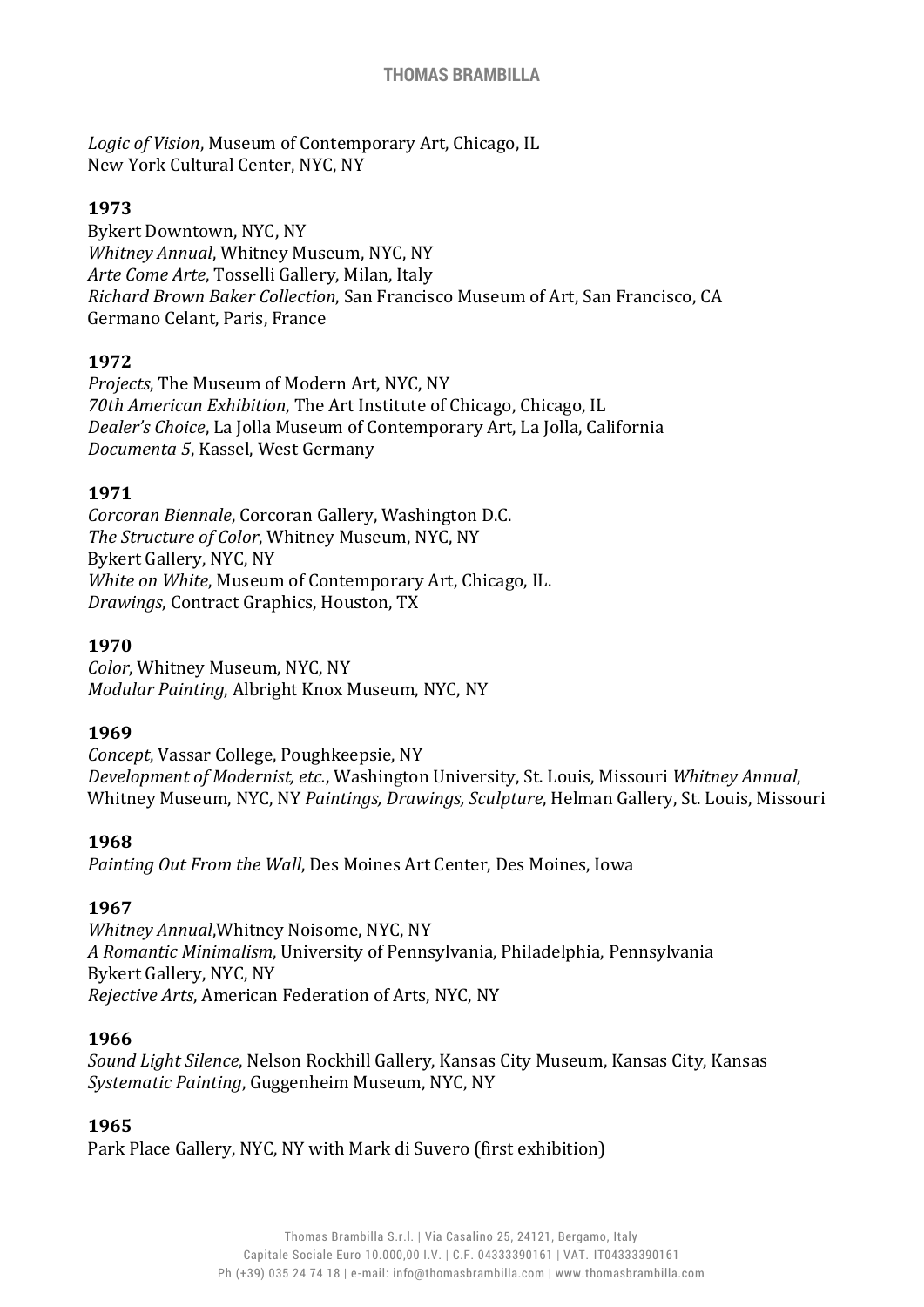## **BIBLIOGRAPHY**

## **2016**

Ehninger, Eva, Antje Krause-Wahl, and Matthew L. Levy. In Terms of Painting. Berlin, 2016. **2014**

Daur, Jörg, Roland Mönig, and Matthew L. Levy. David Novros, Museum Kurhaus Kleve, Museum Wiesbaden, 2014. Print.

### **2002**

Colpitt, Francis. "Abstract Art in the Late Twentieth Century," Cambridge University, 2002. **2000**

Meyer, James. "Minimalism," Phaidon Press, 2000.

## **1997**

Bremman, Michael, "David Novros," ArtNet.com, March 18th, 1997.

### **1991**

Colpitt, Francis. "The Shape of Painting in the Sixties," Art Journal, Spring 1991 Vol. 50 No. 1 **1990**

Colpitt, Francis. "Minimal Art: The Critical Perspective," University of Washington Press, 1990. **1989**

Auping, Michael. "Geometric Painting (sic)" Albright-Knox Catalogue, 1989.

## **1985**

Murdoch, Robert. "Public Passages: David Novros," Art In America, January 1985. pp. 104-111. **1981**

Marvell, William. "Portrait: Dallas, Fort Worth," Portfolio, March/April 1981. p. 81. **1978**

Harrell, Ann. "Ancient Art Takes on a Contemporary Form," Health and Science Spectrum, Summer 1978. pp. 16-19.

Kutner, Janet. "Novros (Fresco at the University of Texas Health Science Center in Dallas)," Arts Magazine, Summer 1978. p.18.

Ratcliff, Carter. "Sperone Westwater Fischer Gallery," Art International, October 1978. pp. 54- 55.

## **1976**

Kutner, Janet. " Recent Frescoes," Arts Magazine, Summer 1976. p. 4.

Smith, Roberta. "Sperone Westwater Fischer Gallery," Art In America, Summer 1976. p.106.

Ratcliff, Carter. "Sperone Westwater Fischer Gallery," ArtForum, October 1976. pp. 63-64. **1975**

Rose, Barbara. "American Art Since 1900," Praegar Publishers, New York, NY, 1975. p. 234. Preiss, Joseph. "Bykert Gallery," Arts Magazine, June 1975. p. 14.

Heinenmann, Susan. "Bykert Uptown and Downtown Galleries," ArtForum, February 1975. pp. 66-69.

Kutner, Janet. "Brice Marden, David Novros, Mark Rothko; the urge to communicate through non-imagistic painting," Arts Magazine, Summer 1975. pp. 61-63.

Nodleman, Sheldon. "Novros, Rothko, Marden," Menil Foundation, 1975.

Larson, P. "Locksley Shea Gallery, Minneapolis," Arts Magazine, Summer 1975. p. 29. **1974**

Crichtom, Fenella. "Felicity Samuel Gallery, London," Art International, Summer 1974. p. 41. **1973**

Cathcart, Linda. "U.S.A. (recently in New York)," Studio, January 1973. p. 289. Anderson A. C. "Bykert and rosa Esman Galleries," Art In America, May 1973. pp. 99-101. Brunelle, Al. "Rosa Esman Gallery," Arts Magazine, May 1973. p. 85.